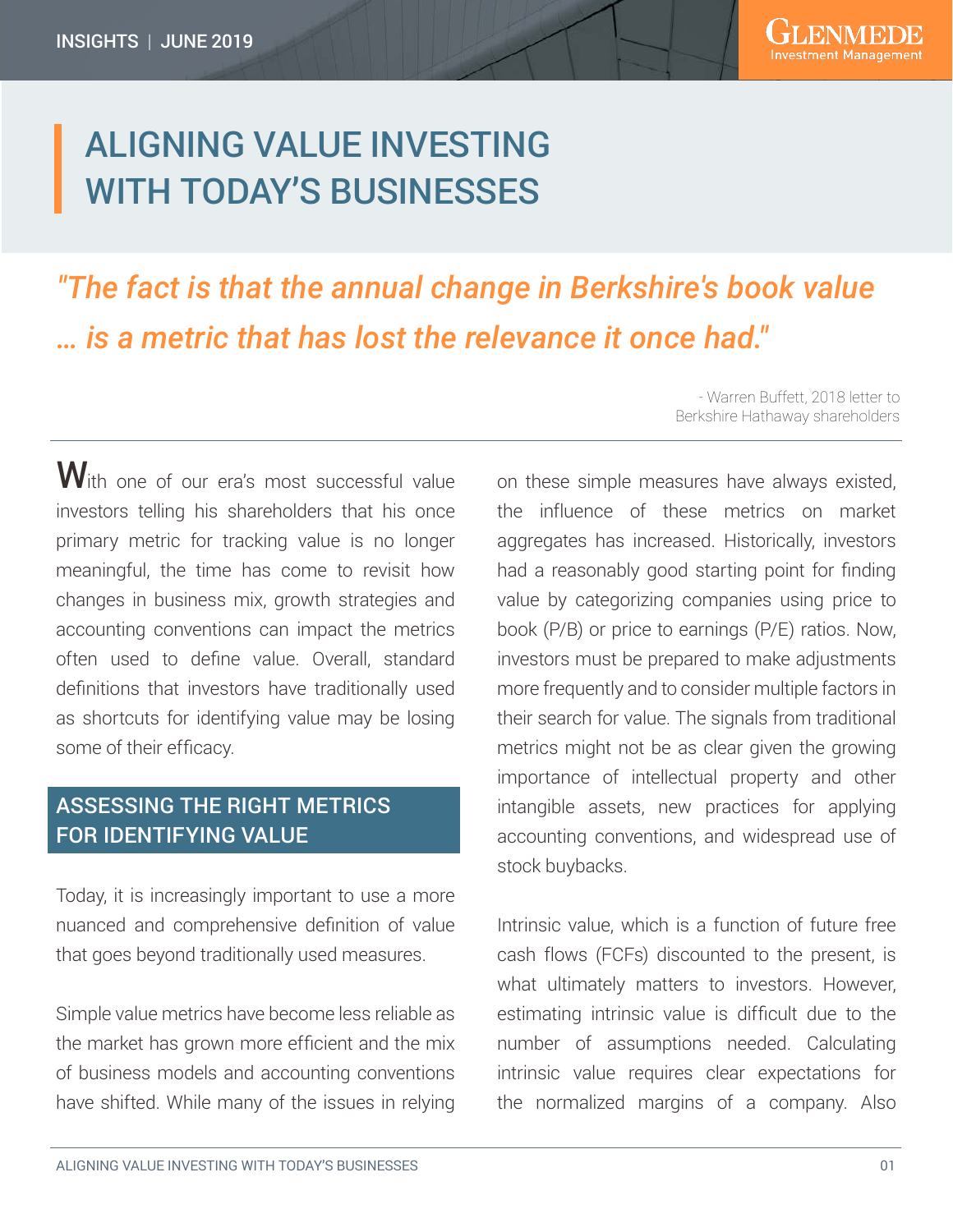investors must have an outlook for future revenue growth. This type of analysis requires forecasting significant changes in the steady state of a business. For example, investors must model the impact of potential new markets or gains in share.

As a result, value investing often relies more on traditional accounting metrics than forecasts in order to create shortcuts to gauge relative value. Influenced by Fama and French, and further entrenched in the methodologies through which indices are constructed, value has typically been measured in terms of P/B or P/E.

The specific measures used to assess statistical discount matter. As Exhibit 1 shows, there can be dispersion in the performance of different signals. For example, FCF measures have held up better than those based on book value or earnings. Cash flow measures have shown better reliability especially in recent periods during which most traditional value factors have been less effective.

### EXHIBIT 1: Excess Returns of Lowest Valuation Quintile (Russell 1000 Index)

|                                                  | Past 5 Years | <b>20 Years Prior</b>         |
|--------------------------------------------------|--------------|-------------------------------|
| Price/Book                                       | $-2.0$       | 2.5                           |
| Price/Earnings                                   | $-1.5$       | 3.3                           |
| <b>FCF Yield</b>                                 | 0.9          | 4.4                           |
| $\cdots$ $\cdots$<br>$\sim$ $\sim$ $\sim$ $\sim$ |              | $\mathbf{r}$<br>$\sim$ $\sim$ |

Sources: Compustat, Russell, FactSet **Data as of March 31, 2019**<br>Past performance is not indicative of future results. *Past performance is not indicative of future results.*

Further data from our analysis raises questions about whether traditional shortcut measures are losing some of their efficacy. Exhibit 2 shows this may be happening to P/B as well. As the graph illustrates, the average company has seen its return on equity nearly double during the period. Companies that would screen as having the least expensive P/B valuations have seen their return on equity decline. With that backdrop, investors should expect the lowest P/B stocks to trade at a discount to the average stock. But, without fully considering the overall trends in return on equity, investors might assume that any larger discount today is a valuation opportunity that should revert to its historical level.



### FOUR AREAS TO CONSIDER WHEN SELECTING VALUATION MEASURES

Today's more complex valuation environment is largely due to different strategies to drive growth and the resulting accounting choices. As investors are selecting the right valuation measures or combination of inputs for their investing strategy, they must be sure to consider these four elements:

#### GROWTH INVESTMENTS 1 |

Business conventions have changed. Today, companies are investing more in research and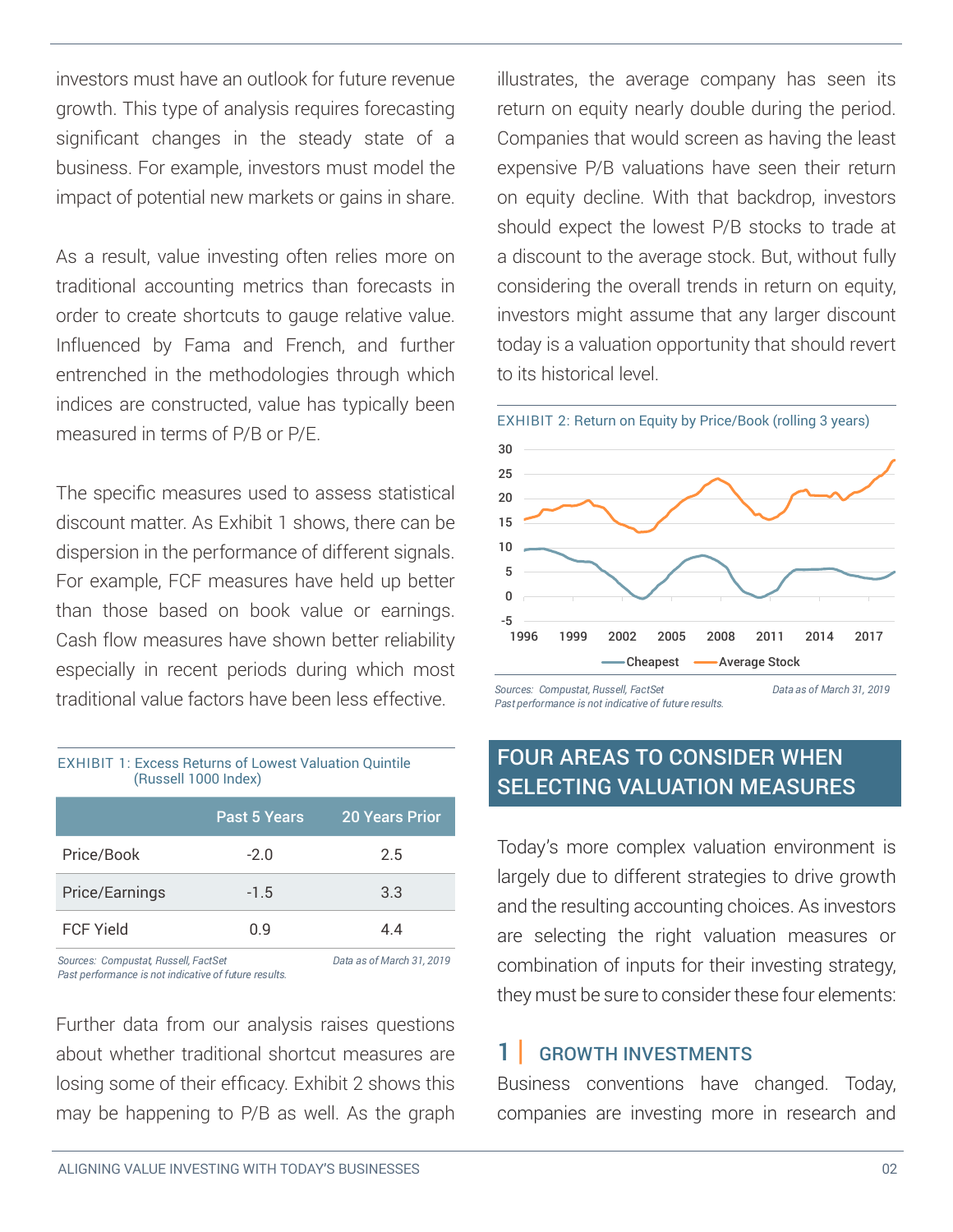development (R&D) and branding than in property, plant and equipment (PP&E). The former is expensed and not reflected in book value. The latter is capitalized and amortized.

For example, a business choosing to grow through capital expense investing may have a modest P/B and P/E, but a high P/FCF. Historically, this scenario has been common because most business investment was primarily through capital expenses. This creates real assets that show up on the balance sheet and are depreciated over time through the income statement.

Alternatively, a growing trend has been more business investment in R&D, which can often result in a very high P/B and P/E, but a more moderate P/FCF. This approach generally creates intangible assets that are not reflected on the company's balance sheet and whose costs are recognized as incurred.

A basic example shown in Exhibit 3 illustrates the impact of the differences in approach. Two companies start with \$100 in cash and investments funded entirely with equity. That investment earns a 10 percent return, which is paid out to its owners.

Each company has an opportunity to invest half of its current assets into a venture that will eventually earn 15 percent but will not generate any return initially.

Company A's opportunity is to build a manufacturing facility, so it uses \$50 that shows up on its cash flow statement as a capital expense and creates a \$50 asset in PP&E. In this instance, its equity account and earnings are not impacted by this expense.

Company B's opportunity is to engage in research that will develop a patent on a product that another company will manufacture for it. Company B's \$50 is expensed on its income statement, which lowers its earnings and equity account. Company B's cash flows look the same as Company A since it also spent \$50 and still made \$5 from its remaining original investment.

### EXHIBIT 3: Two Growth Investment Scenarios

|                      | Year <sub>0</sub>        | Year 1                               |                                                                                                                                   |
|----------------------|--------------------------|--------------------------------------|-----------------------------------------------------------------------------------------------------------------------------------|
|                      | <b>Both</b><br>Companies | Company A                            | Company B                                                                                                                         |
| Opportunity          |                          | Build a<br>manufacturing<br>facility | Engage in<br>research that<br>will result in<br>a patent on<br>a product<br>that another<br>company will<br>manufacture<br>for it |
| Approach             |                          | Cap Ex                               | R&D                                                                                                                               |
| Cash/<br>Investments | \$100                    | \$50                                 | \$50                                                                                                                              |
| <b>PPF</b>           | \$0                      | \$50                                 | \$0                                                                                                                               |
| Equity               | \$100                    | \$100                                | \$50                                                                                                                              |
| Income               | \$10                     | \$5                                  | ( \$45)                                                                                                                           |
| Free Cash<br>Flow    | \$10                     | (S45)                                | (\$45)                                                                                                                            |

Since the return on each investment will be the same, the value of each company should also be the same. But, that value described as a multiple of each company's book value and earnings will be quite different because of the way each has invested for growth.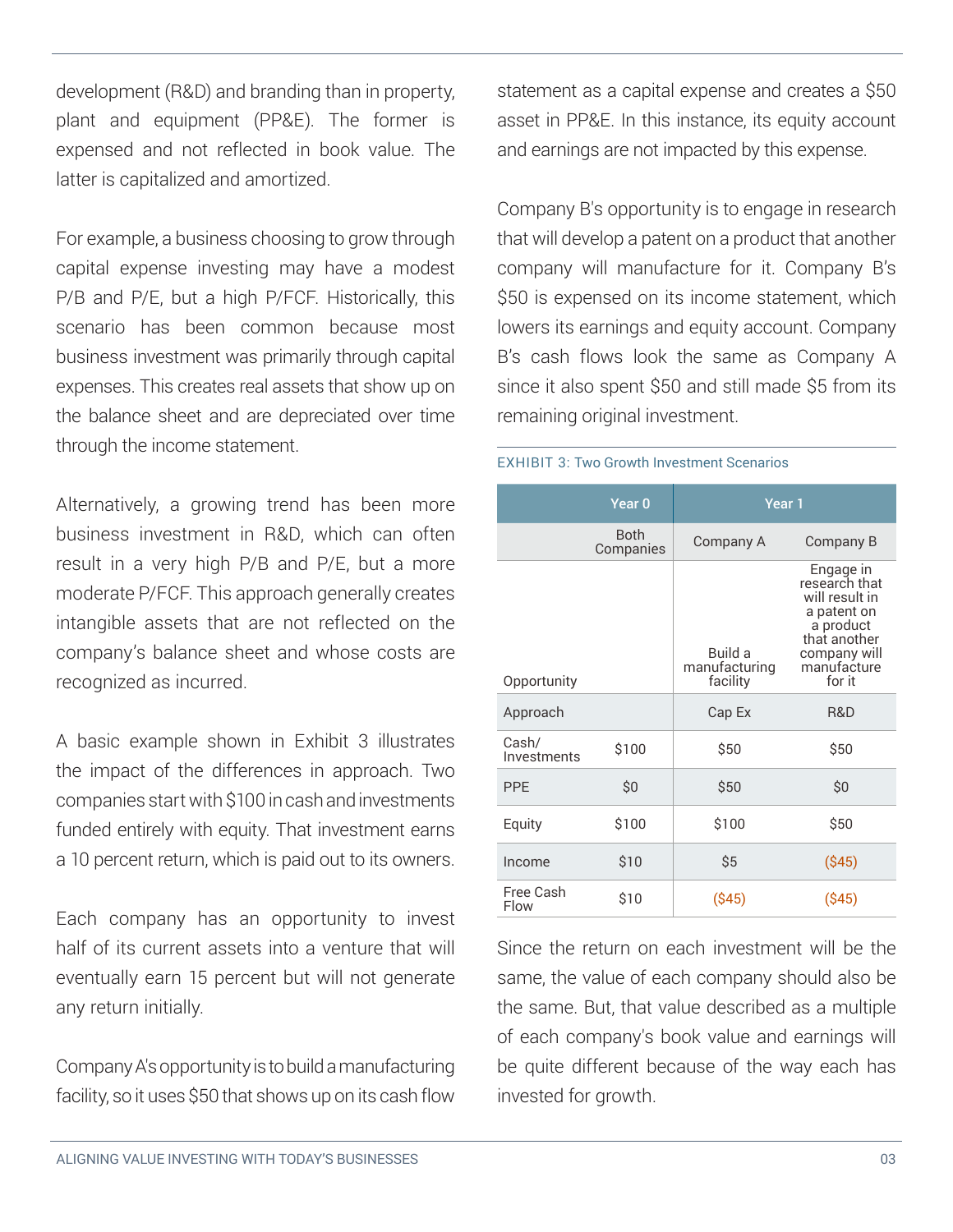Company B will be a high P/E and P/B stock relative to Company A. Yet, this tells an investor very little about whether one is undervalued versus the other.

# 2 | ACCOUNTING CONVENTIONS

In addition to accounting differences that can arise from different types of investment, both book value and earnings can be manipulated and shaped by other subjective judgments on the part of management. Forensic style due diligence is required to ensure that value is not illusory.

#### MERGERS AND ACQUISITIONS 3 |

M&A further complicates comparisons since in an acquisition, all assets—tangible and intangible are added to the balance sheet. This means that two companies with the same business model can have very different accounting ratios, depending on whether the business was created through internal development or via an acquisition.

# 4 | RETURN OF CAPITAL

A company's decision about how to deploy its excess capital can also significantly influence valuation measures. Returning capital to shareholders via dividends or share repurchases instead of reinvesting in its business will reduce stated book value. When a business has an intrinsic value above stated book value and chooses to return capital to shareholders, the company will drive book and intrinsic value further apart, as Buffett alluded to in his letter. That scenario combined with some of the other issues mentioned can cause investors to see companies with very low, or even negative, stated book value.

These items should be key considerations in the valuation approach for today's companies. At the same time, measures that investors have typically used can still have a complementary role in helping to simply contextualize whether a stock, or group of stocks, may be at an attractive investment level. Most benchmark indices and ETFs that track them rely heavily on those more traditional metrics to define value. Many index creators recognize the weakness of relying on a single factor and instead use a basket of measures. But, investors who pay attention to the issues noted above may be able to improve on their ability to identify relative value if they select the most appropriate metrics and comparative basket of stocks.

# COMBINING OLD AND NEW FOR EFFECTIVE VALUATION

Warren Buffett's question about the relevance of such a widely used measure as book value is a reminder for investors to take a critical look at the methods they use for identifying undervalued companies.

Traditional valuation methods alone are no longer enough to ensure a thorough assessment. In this environment, fundamental analysis has never been more important. The work to understand a company's growth strategy, accounting methods and history of capital deployment can help point investors to truly meaningful metrics for each company and industry.

Ultimately, the answer to today's questions about how to best identify value may be a combination